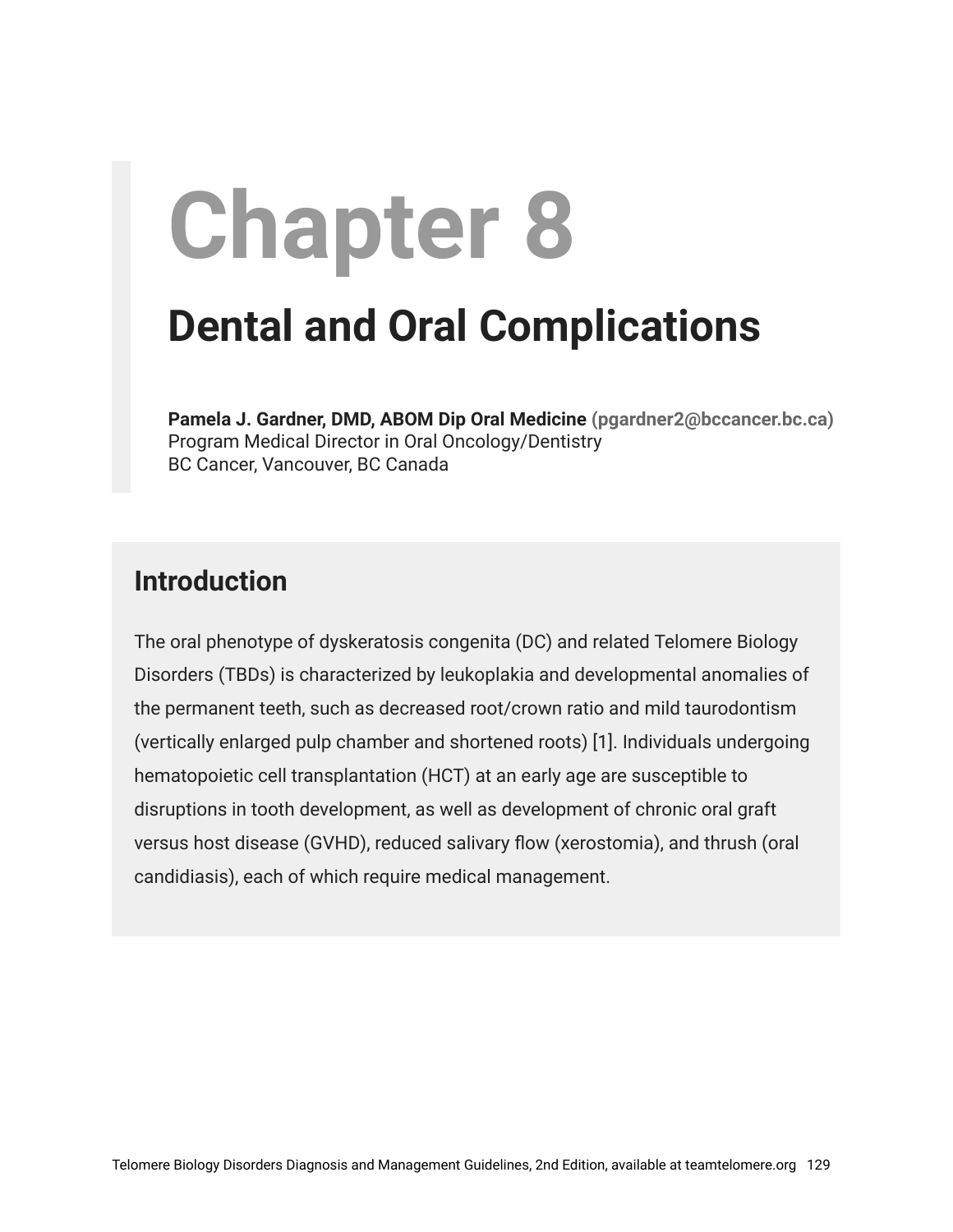# **Oral Leukoplakia**

Oral leukoplakia associated with DC/TBDs manifests clinically as a heterogeneous mucosal lesion and may develop at any age, from childhood to later in adult life. Often localized to the dorsum (top) of the tongue, buccal mucosa (insides of the cheeks), palate (roof of the mouth) and/or gingiva (gums), the lesion(s) can present as a fine reticular or a plaque-like white area, with or without peripheral erythema (redness). The clinical presentation varies among individuals, with oral signs and symptoms developing at different rates. Very little is known about the clinical or histopathological features of oral leukoplakia in DC/TBDs; however, they are thought to contribute to an increased risk of developing head and neck squamous cell carcinoma (HNSCC).

# **Head and Neck Squamous Cell Carcinoma**

Approximately 660,000 cases of HNSCC will arise globally each year, 54,000 of which will be in people in the United States [2, 3]. HNSCC risk factors in the general population include exposure to carcinogens, most notably tobacco smoking and alcohol consumption, infection with high-risk types of human papillomavirus (HPV), and genetic predisposition, such as in DC/TBDs.

HNSCC is considered a heterogeneous disease both at the molecular and clinical levels, with the existence of at least two genetic subclasses: HPV-positive and HPV-negative tumors [4]. Despite advances in diagnosis and treatment, the five-year survival rate for HNSCC continues to be approximately 50% [5, 6]. Most individuals who develop HNSCC had a clinically visible premalignant oral lesion (dysplasia) prior to developing cancer; early diagnosis and surgical management of oral dysplasia/HNSCC is extremely important in reducing patient complications.

Oral leukoplakia itself is not uncommon in the general population, with an estimated prevalence from less than 1% to more than 5% [7-10]. The rate of its malignant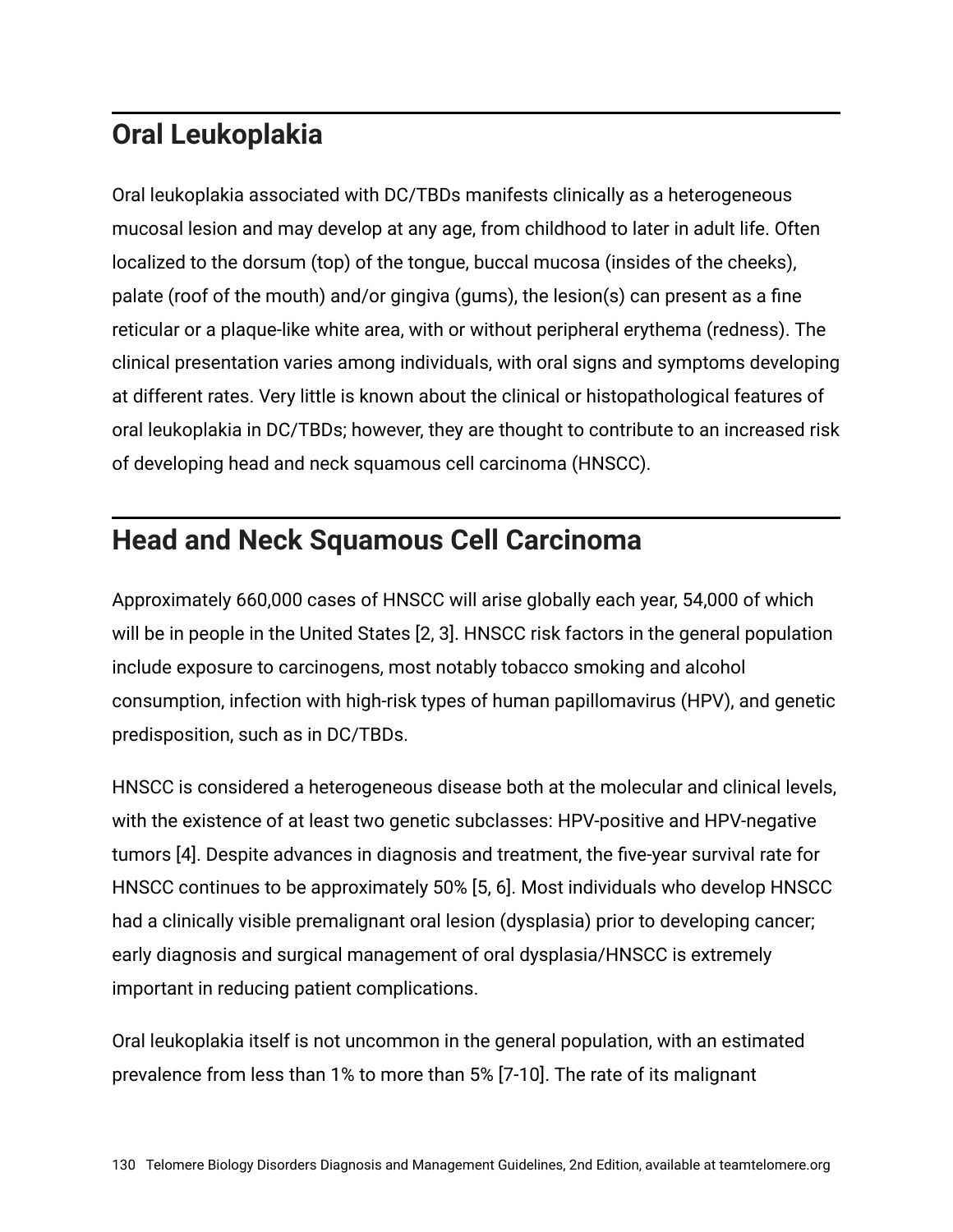transformation into HNSCC varies from near nil to about 20% over one to thirty years [11-13].

Individuals with DC/TBDs have a very high risk of developing cancer. Specifically, the ratio of observed to expected (O/E) cancers was 4-fold greater in DC/TBDs when compared with the general population (see Chapter 9, Solid Tumors). Forty percent of the most common solid tumors in DC/TBDs were found to be HNSCC, including an approximately 216-fold increase in the O/E ratio for cancer of the tongue [14]. While bone marrow failure continues to be the main cause of mortality in DC/TBDs, these numbers suggest an independent high risk of mortality arising from HNSCC.

It has been suggested that non-homogeneous oral leukoplakia carries a higher degree of malignant transformation risk compared with the homogeneous variants; however, there is no reliable method to identify which oral lesion will transform into cancer and which will not [15]. Clinical [16], histological [17], and molecular markers [18, 19] may aid in assessing the risk of an individual patient to develop cancer; however, currently there is no evidence-based and clinically useful predictor of malignant transformation in people with DC/TBDs or in the general population.

# **Oral Lichen Planus**

Lichen planus (LP) is an autoimmune T cell-mediated mucocutaneous inflammatory disease of unknown etiology [23]. Occurring in approximately 1% of the general population and most frequently in women 30 to 60 years of age [24], LP can affect the oral mucosa, genitals, and skin. The clinical presentation of oral lichen planus (OLP) and the oral lesions associated with DC/TBDs is phenotypically identical.

As with oral leukoplakia in DC/TBDs, OLP has variable clinical characteristics and presentations. The most common type (reticular) is characterized by lacy white striae located bilaterally on the buccal mucosa, gingival, or tongue. The erosive (red or ulcerated), atrophic, and plaque-like versions of OLP are thought to have greater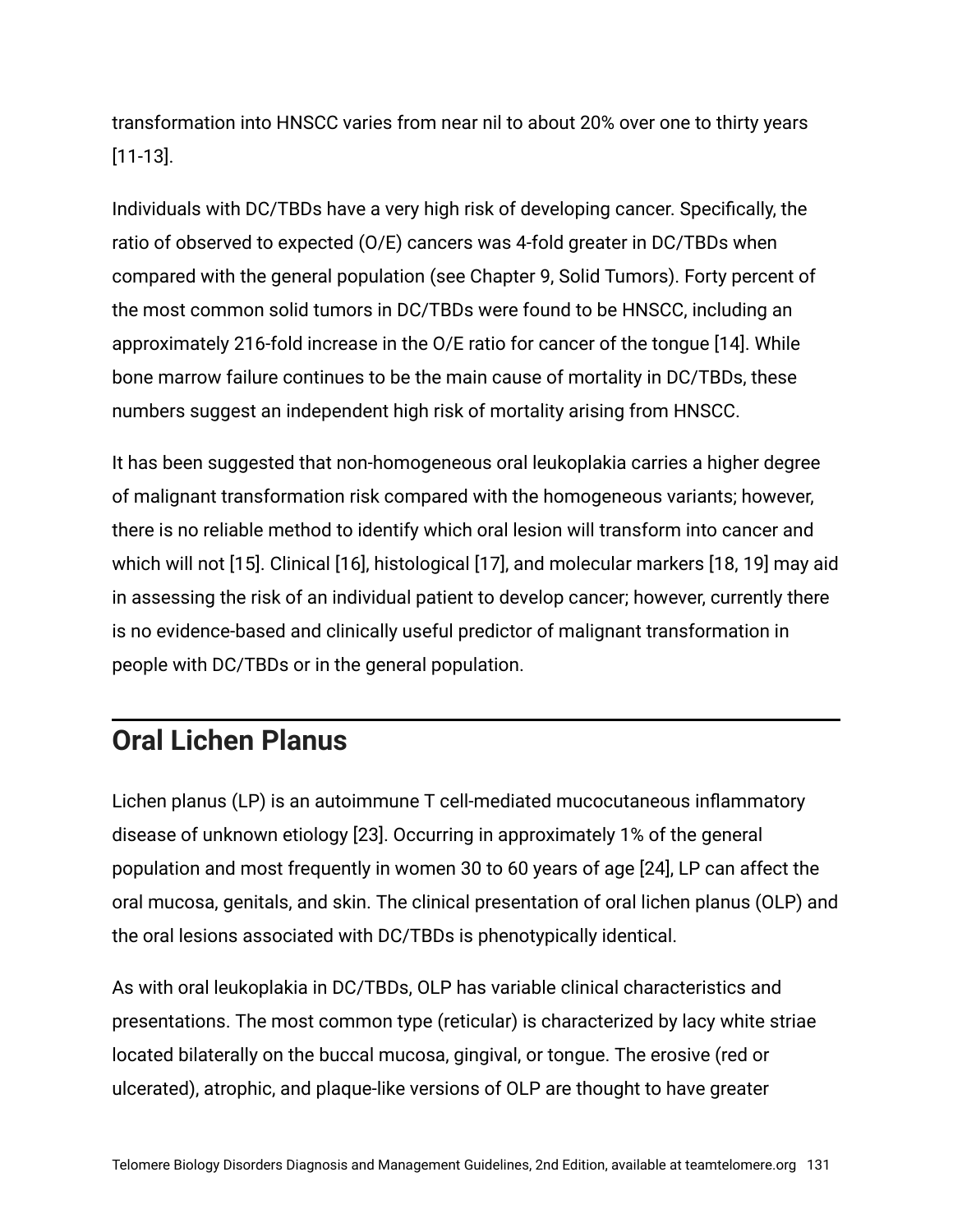malignant potential than the reticular type, perhaps because of chronic inflammation. Reticular OLP is often asymptomatic, but the atrophic and ulcerative forms can cause symptoms ranging from a burning sensation to severe, unremitting oral pain [25, 26].

The World Health Organization (WHO) classifies OLP as a precancerous disease in the general population. However, this designation is controversial. The frequency of malignant transformation in the general population has been found to range anywhere from 0.4% to more than 6% [8, 9]. 1-5% of OLP lesions will undergo malignant change to squamous cell carcinoma (SCC) of the mouth [27-30]. Between 1 and 3% of vulvar lichen planus lesions in the general population may develop into SCC [31, 32] while a small but unknown percentage of penile lesions will transform [33, 34]. Chronic inflammation appears to play an important role in the promotion of malignant transformation of oral mucosa in some disorders. Both OLP with dysplasia and oral lesions of individuals with DC/TBDs show evidence of chronic inflammation coincident with a higher than normal rate of transformation to HNSCC. Therefore, OLP with dysplasia may serve as a unique disease model for studying the high rate of oral malignancy associated with DC/TBDs.

# **NCI Cohort Study**

The National Cancer Institute (NCI) cohort study of inherited bone marrow failure syndromes (02-C-0052) evaluated 44 individuals with DC/TBDs between September 2003 and June 2012, and included detailed oral examinations, radiographs and clinical photos. The overall prevalence of oral leukoplakia was 64%: 75% in children and 50% in adults, with the youngest patient being 3 years old and the oldest 53. 93% of oral leukoplakia was localized to the dorsal tongue (plaque-like and reticular lichenoid white lesions with papillary atrophy). Of those with tongue lesions, 20 out of 26 (77%) had papillary atrophy. Only seven had oral ulcerations at the time of examination, and very few had accompanying erythema. The presence or absence of oral symptoms with DC/TBD-associated oral lesions is not known but may be underreported.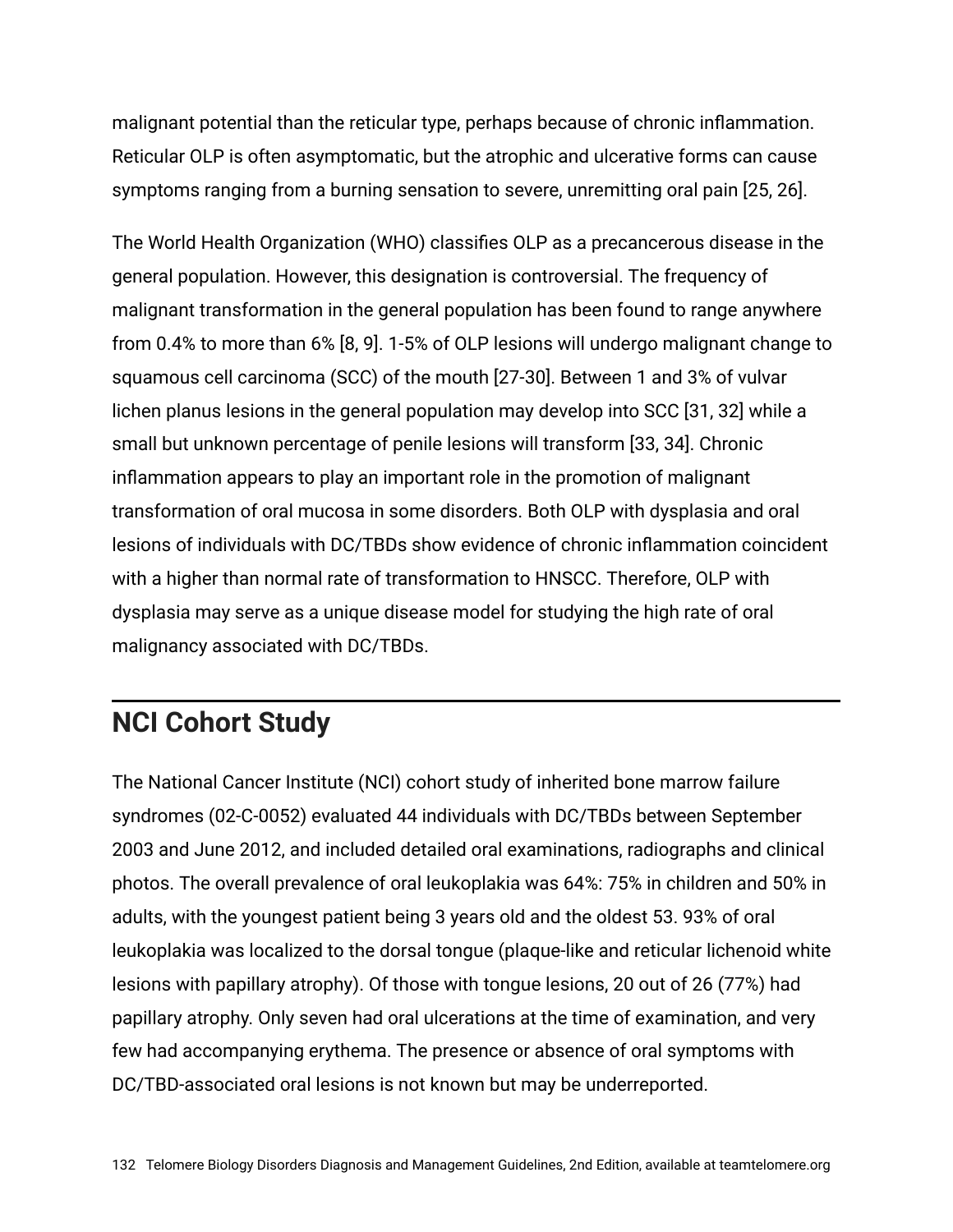Variants in five DC/TBD-related genes were identified among 32 of the 44 individuals evaluated in this study: *WRAP53*, *DKC1*, *TERC*, *TINF2*, and *TERT*. The remaining patients did not have a known genetic cause of disease. Ninety percent (9/10) of patients with *DKC1* variants but only 17% (1/6) of those with *TERT* variants had oral lesions, which suggests an association between development of oral leukoplakia and the specific DC/TBD gene variant (Table 1).

| Gene<br><b>Mutation</b> | n              | <b>Oral</b><br><b>Lesions</b> | <b>No Oral</b><br><b>Lesions</b> | p value     | <b>RR</b> | 95% CI        |
|-------------------------|----------------|-------------------------------|----------------------------------|-------------|-----------|---------------|
| <b>TERT</b>             | 6              | 1(17%)                        | 5(83%)                           |             |           |               |
| DKC1                    | 10             | $9(90\%)$                     | $1(10\%)$                        | $< 0.0001*$ | 0.17      | $0.11 - 0.28$ |
| <b>TERC</b>             | 3              | 2(67%)                        | 1(33%)                           | $< 0.0001*$ | 0.28      | $0.18 - 0.44$ |
| TINF <sub>2</sub>       | 11             | 6(55%)                        | 5(45%)                           | $< 0.0001*$ | 0.36      | $0.24 - 0.56$ |
| Unknown                 | 12             | 8(67%)                        | 4 (33%)                          | $< 0.0001*$ | 0.28      | $0.18 - 0.43$ |
| WRAP53                  | $\overline{2}$ | 2 (100%)                      | 0                                | $< 0.0001*$ | 0.14      | $0.09 - 0.23$ |

**Table 1.** Presence of oral lesions by gene in patients with DC/TBDs (unpublished data).

Eight subjects evaluated in the NCI cohort have had multiple oral biopsies with histopathological results that ranged from benign, chronic inflammation, pyogenic granuloma, and hyperkeratosis to moderate dysplasia and HNSCC.

## **Clinical Implications: Patients**

Oral leukoplakia in DC/TBDs develops at an unusually young age and is characteristic in appearance and location. Since most leukoplakias are asymptomatic, the need for treatment is primarily based on the precancerous nature of the lesion, and this can only be determined by tissue biopsy. A region of the oral lesion may transform into oral cancer, but it is not currently known what that progression looks like in DC/TBDs. Early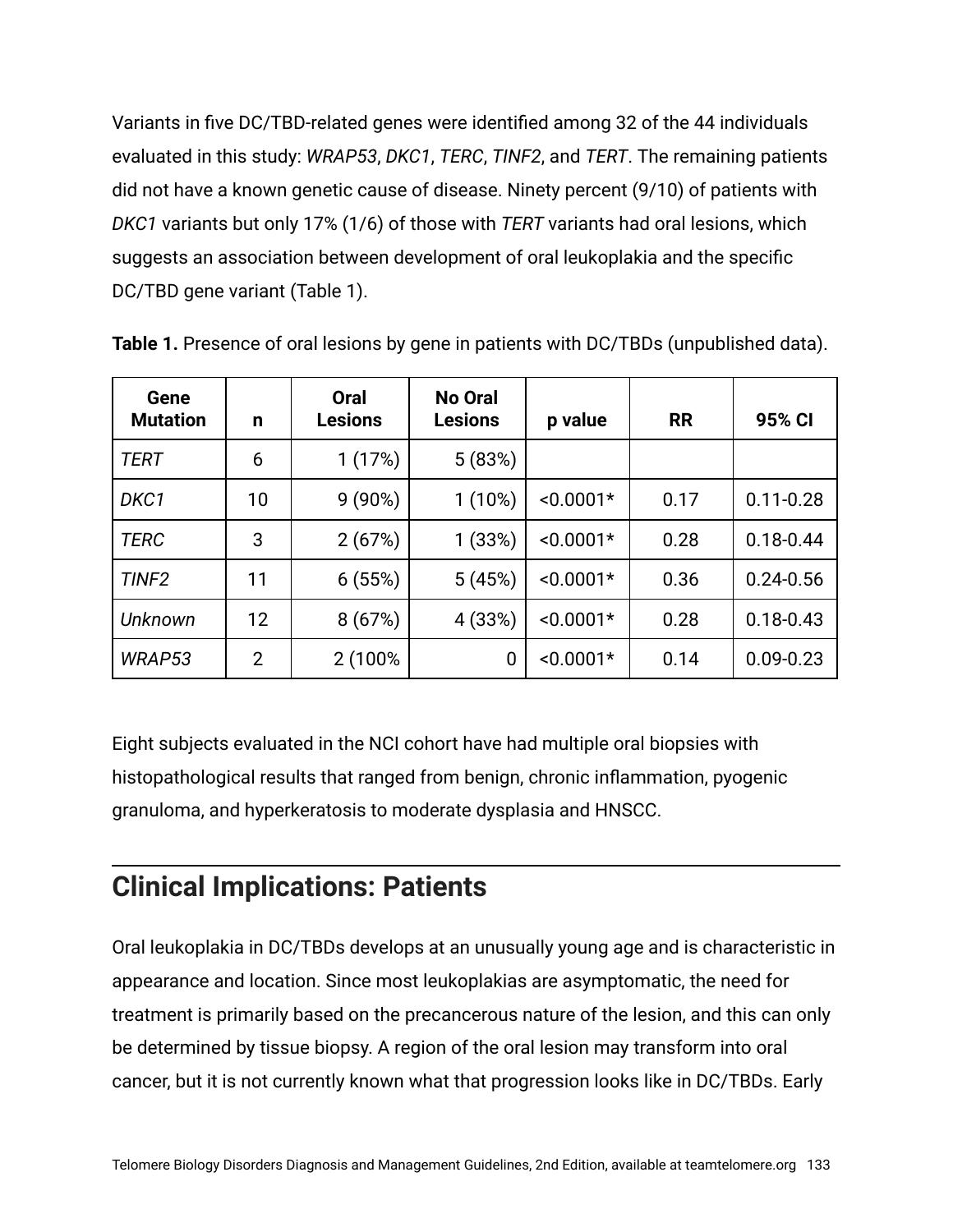diagnosis and surgical management of oral dysplasia and HNSCC is extremely important in reducing morbidity.

Therefore, it is recommended that a dentist or dental specialist (oral medicine or oral and maxillofacial surgeon) screen individuals with DC/TBDs for oral lesions every six months, in addition to an otolaryngologist (ears, nose, and throat doctor, ENT) evaluation every six to 12 months. The frequency of follow-up may increase to visualization of oral lesions every 2 months if it is clinically indicated.

Fiber optic examinations are recommended from the age of 10 years to visualize the posterior oropharynx. The frequency of follow-up may be increased in the presence of histologically confirmed oral dysplasia, or a history of oral cancer. Clinical photos are recommended longitudinally to follow the progression of oral lesions. Persistent oral lesions should be biopsied when clinically indicated. Surgical removal of oral lesions in the absence of a precancerous histological diagnosis is not recommended since it may compromise surveillance efforts.

Oral leukoplakia associated with DC/TBDs is similar in appearance to oral lichen planus. When symptomatic, it may present as ulcerations on the tongue or buccal mucosa that do not resolve within two weeks or recur over time.

Topical steroids used to manage ulcerative oral lichen planus may be helpful in reducing the size and duration of the oral ulcerations in DC/TBDs, and may include fluocinonide, dexamethasone rinse 0.5mg/5mL, and clobetasol cream or ointment (0.05%). Frequency of application should be determined by the prescriber. Associated pain is managed primarily via topical anesthetics. It is not known whether treatment of symptomatic oral leukoplakia in DC/TBDs will alter the risk of malignant transformation.

# **Clinical Implications: Clinicians**

In relation to lesions seen in the general population, oral leukoplakia of DC/TBDs tends to occur in patients younger than 50 years of age and in the absence of risk factors, like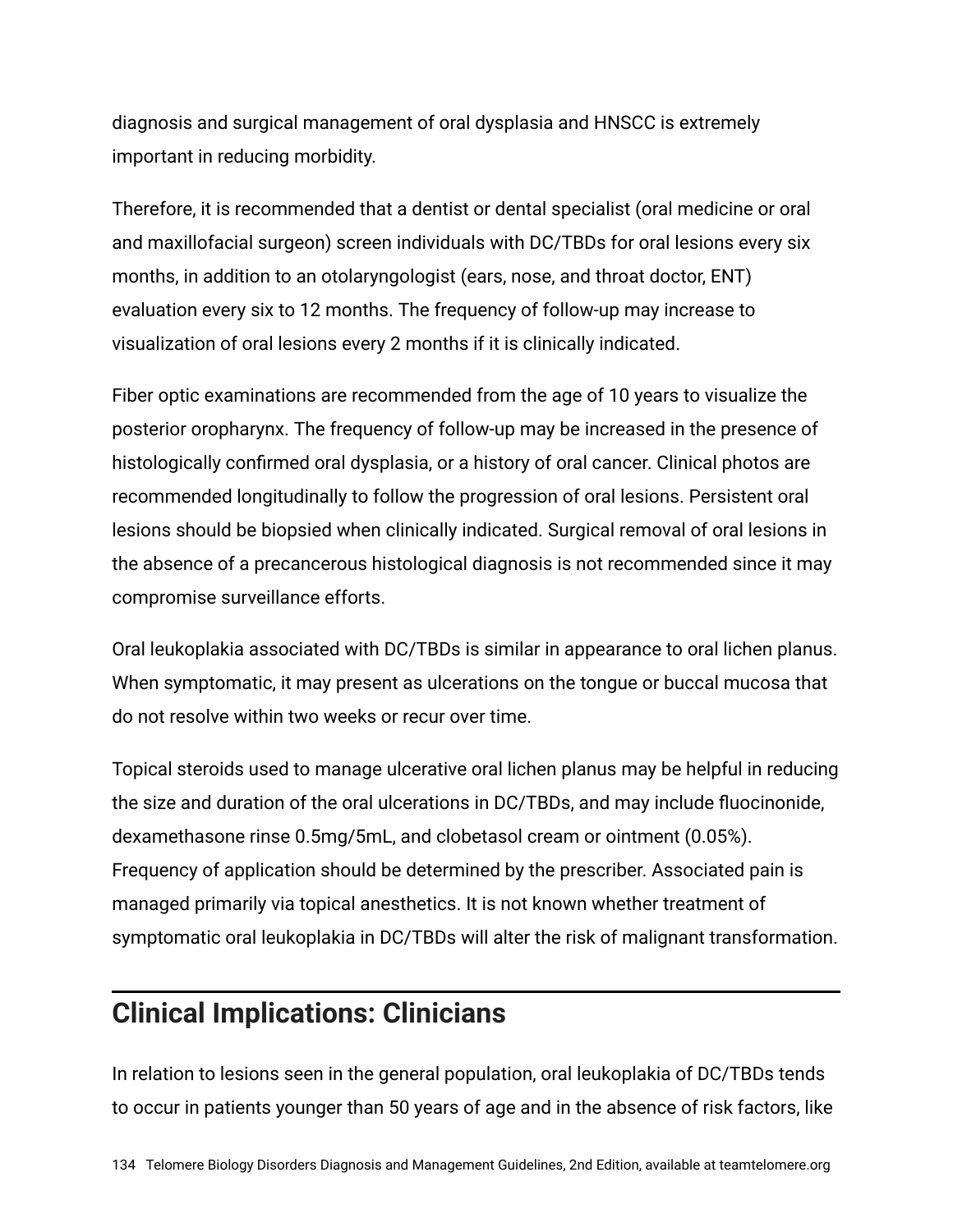smoking or alcohol use. Leukoplakia may be the first manifestation of DC/TBDs and can be easily identified during routine dental and medical examinations.

The gold standard for oral cancer diagnosis remains tissue biopsy with histological assessment; however, there are adjunctive clinical diagnostic tools that aid in early detection, including toluidine blue dye (TB) and fluorescent visualization imaging systems.

#### Toluidine Blue

TB is a member of the thiazine group of metachromatic dyes. These dyes bind to DNA and are partially soluble both in water and alcohol. Theoretically, dysplastic and malignant cells have higher nucleic acid content than normal, and thus staining of suspicious lesions with this dye can aid recognition of mucosal changes. Used since the early 1980s, lesions that take up the TB dye are six times more likely to become oral cancers [35]. The TB test appears to be highly sensitive (97.8%– 93.5%) but less specific (73.3% - 92.9%), mainly because of high false positive results [36, 37]. TB has been shown in single- and multicenter studies to be useful in identifying OLPs and OSCC and can provide information about lesion margins and so aid in biopsy site selection [38-42].

Recently, molecular studies on TB stained lesions demonstrated a link between carcinoma and loss of heterozygosity (LOH). This concept refers to deletion of regions of chromosomes (for example 3p, 17p, and 9p) known to be frequently lost in head and neck cancers and dysplasia. LOH occurs early in oral carcinogenesis, but the patterns of such loss can be predictive of the risk of progression. Oral lesions that stained positive with the TB dye were much more likely to have LOH [35, 43]. The loss of heterozygosity has not been evaluated in dysplastic DC/TBD lesions.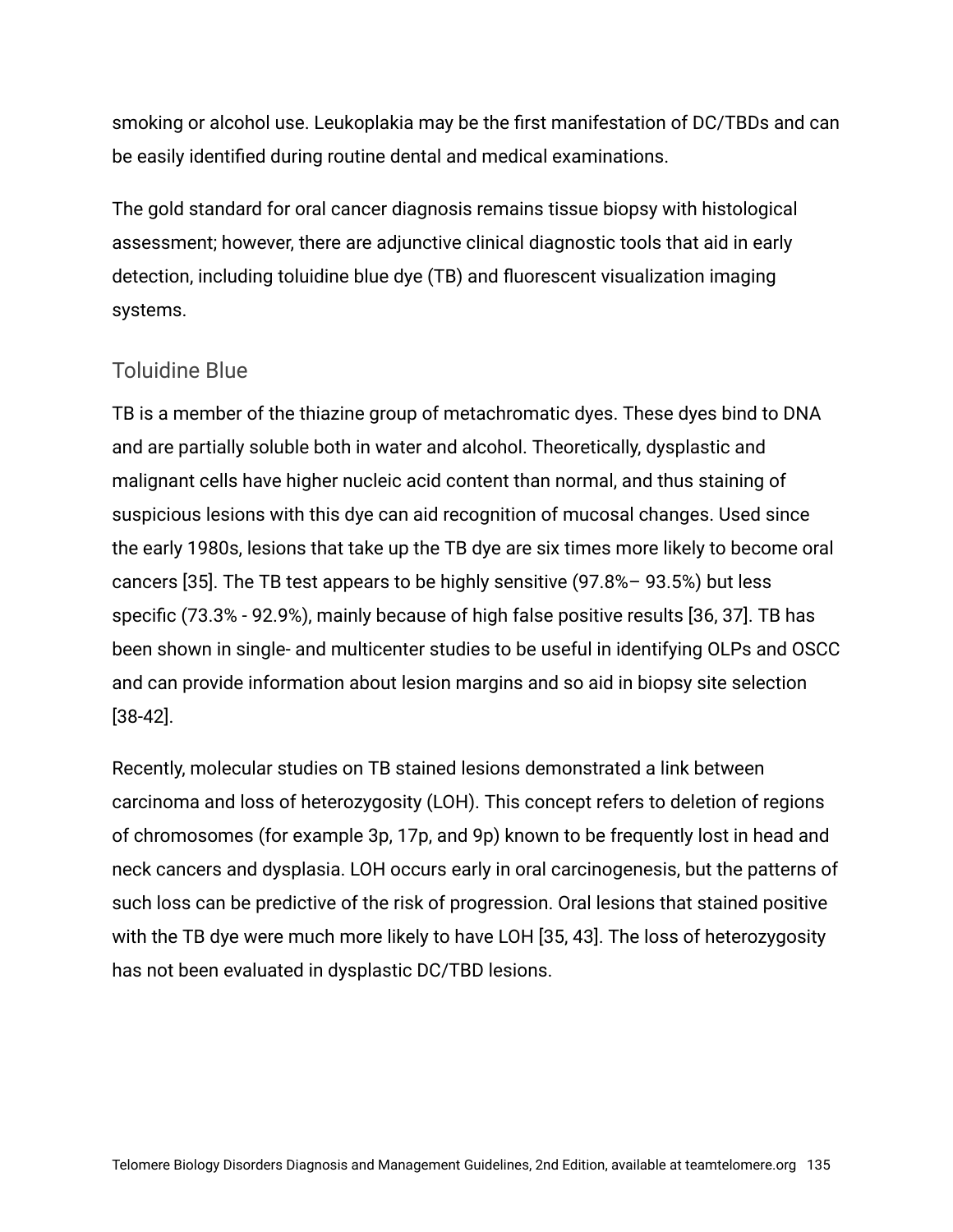#### Tissue Autofluorescence

The value of tissue autofluorescence in the screening and diagnosis of precancerous lesions of the lung, uterus, cervix, and skin is well documented. In the past decade, several forms of autofluorescence technology have been developed to inspect the oral mucosa, including VELscope R (LEDDental, Inc., of White Rock, British Columbia, Canada). This U.S. Food and Drug Administration- and Health Canada-approved technology uses blue/violet light (400-460nm) to illuminate oral tissue. By visualizing these oral tissues through a light filter, normal tissue appears pale green, while abnormal tissue has a "loss of fluorescence" and appears dark brown or black. Like TB, autofluorescence may aid in choosing tissue biopsy sites, as well as visualizing surgical margins [44, 45].

There is general consensus that the clinical stage at time of diagnosis of HNSCC is the most important predictor of recurrence and mortality in oral cancer patients. The time to diagnosis is influenced by multiple clinical and sociodemographic variables, including patient reluctance to consult a health-care professional due to lack of access to health care, especially in patients with low socioeconomic status.

Clinicians can improve patient survival rate if a cancerous lesion is detected at an early stage, or if a precursor lesion (dysplasia) is discovered and treated prior to malignant progression. To this end, studies have shown that health-care providers would benefit from system-wide educational updates on oral cancer prevention and early detection.

#### Treatment of HNSCC

Treatment options are limited to the surgical removal of regions of oral dysplasia (moderate and severe), carcinoma *in situ*, and HNSCC. The extent of surgical resection depends upon the size and location of the tumor, so early detection is paramount to reduce morbidity and mortality. Laser ablation of regions of lichenoid striae in the absence of dysplasia is not recommended as the lesions are likely to recur. In addition, surgical alteration of normal oral architecture may compromise surveillance efforts.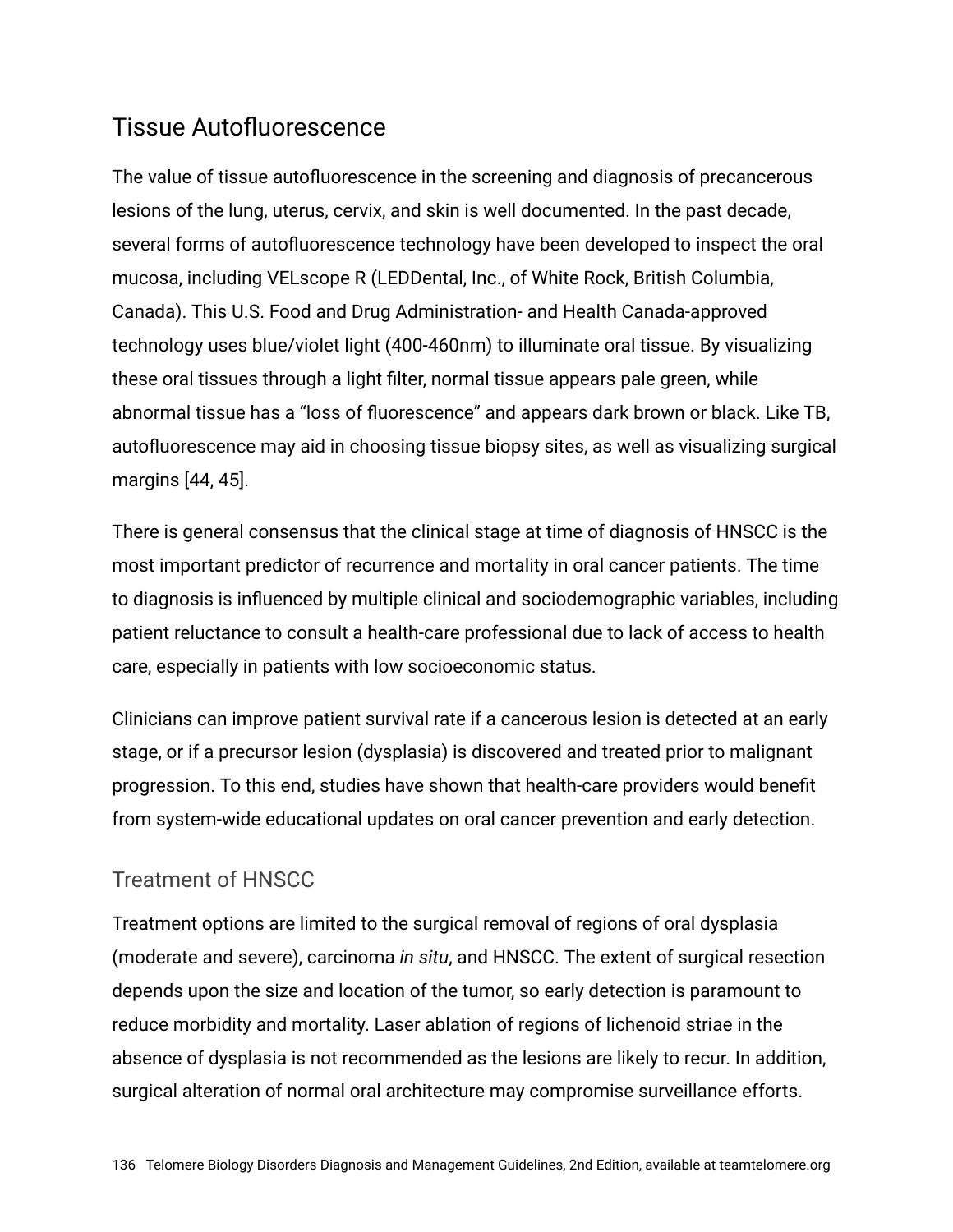# **Dental Manifestations**

In addition to oral leukoplakia, DC/TBD patients may exhibit alterations in tooth development. Short dental roots resulting in unfavorable root/crown ratios may affect dental restorative considerations. Root/crown ratios are a non-specific finding and normally vary between different races, genders and arch (maxillary versus mandibular teeth) [46]. Short roots may complicate treatment planning in orthodontics and must be considered in prosthodontic anchorage and estimating the ability of a tooth to carry masticatory forces. In Atkinson et al's study of 17 individuals with DC/TBDs, a decreased root/crown ratio was found in 75% of patients with sufficient tooth development to permit evaluation [1].

Taurodontism affects the molars and is characterized by vertical enlargement of the pulp chamber and reduced root size. It is a frequent finding in early humans and is found in some developmental syndromes. While the exposed portion of the teeth may look overtly normal without any characteristic anomaly on visual inspection, the floor of the pulp and furcation of the tooth may be shifted apically toward the root.

This occurs from failure or late invagination of Hertwig's epithelial root sheath, which is responsible for root formation and shaping.

Mild taurodontism was reported in Atkinson et al's study (57% with radiographs and sufficient tooth development to permit evaluation) [1]. The clinical implication of taurodontism is increased risk of pulp exposure because of decay and dental procedures, endodontic treatment challenges, and with the shorter roots, prosthodontic and orthodontic issues as mentioned above [47].

Other oral findings, such as aggressive periodontal disease, hypodontia, increased dental decay, and thin enamel, have been reported, but do not appear to be more common in DC/TBDs than in the general population.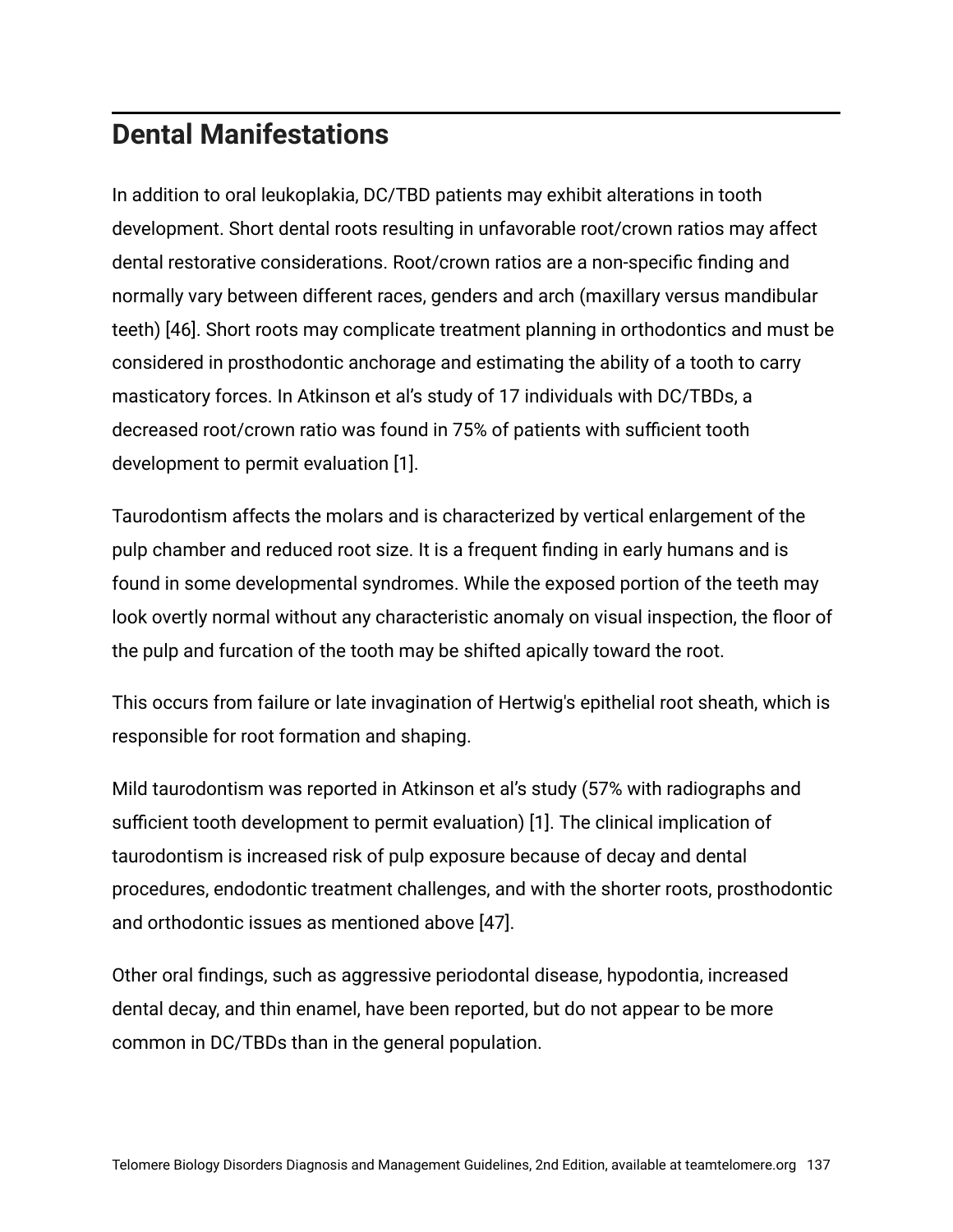# **Post Hematopoietic Cell Transplantation Oral Manifestations**

Individuals with DC/TBDs who undergo HCT may develop chronic conditions such as oral GVHD, reduced salivary flow (xerostomia), and thrush (oral candidiasis), which may require medical management. Those transplanted at an early age (<10 years) are more likely to experience disruptions in permanent tooth development. To a significant degree, the oral problems associated with HCT can be prevented or minimized with careful management. Consultation with a dental team experienced in caring for patients undergoing HCT procedures should be completed before the start of therapy.

## Oral Graft Versus Host Disease

Signs and symptoms of oral GVHD are similar to autoimmune disorders like LP and may present as sensitivity of the lining of the mouth to acidic foods and mint flavored toothpaste. There may also be mucosal ulcerations, erythema and lichenoid striae. Treatment of oral GVHD is only recommended when symptomatic and can often be managed with topical steroid rinses or creams, or systemic immunosuppression. GVHD can also involve the salivary glands, resulting in xerostomia.

#### Xerostomia

Saliva serves many critical functions in the homeostasis of the oral ecosystem, in the oropharynx and larynx, and in speech and swallowing functions. Diminished saliva either from medications or oral GVHD results in an increased risk of dental demineralization and decay and oral infections such as candidiasis. A chronically dry mouth can also lead to an altered sense of taste, difficulty speaking, halitosis, oral pain, and difficulty chewing and swallowing, culminating in decreased quality of life. Without saliva, teeth do not remineralize, and there is gradual softening of the tooth matrix. The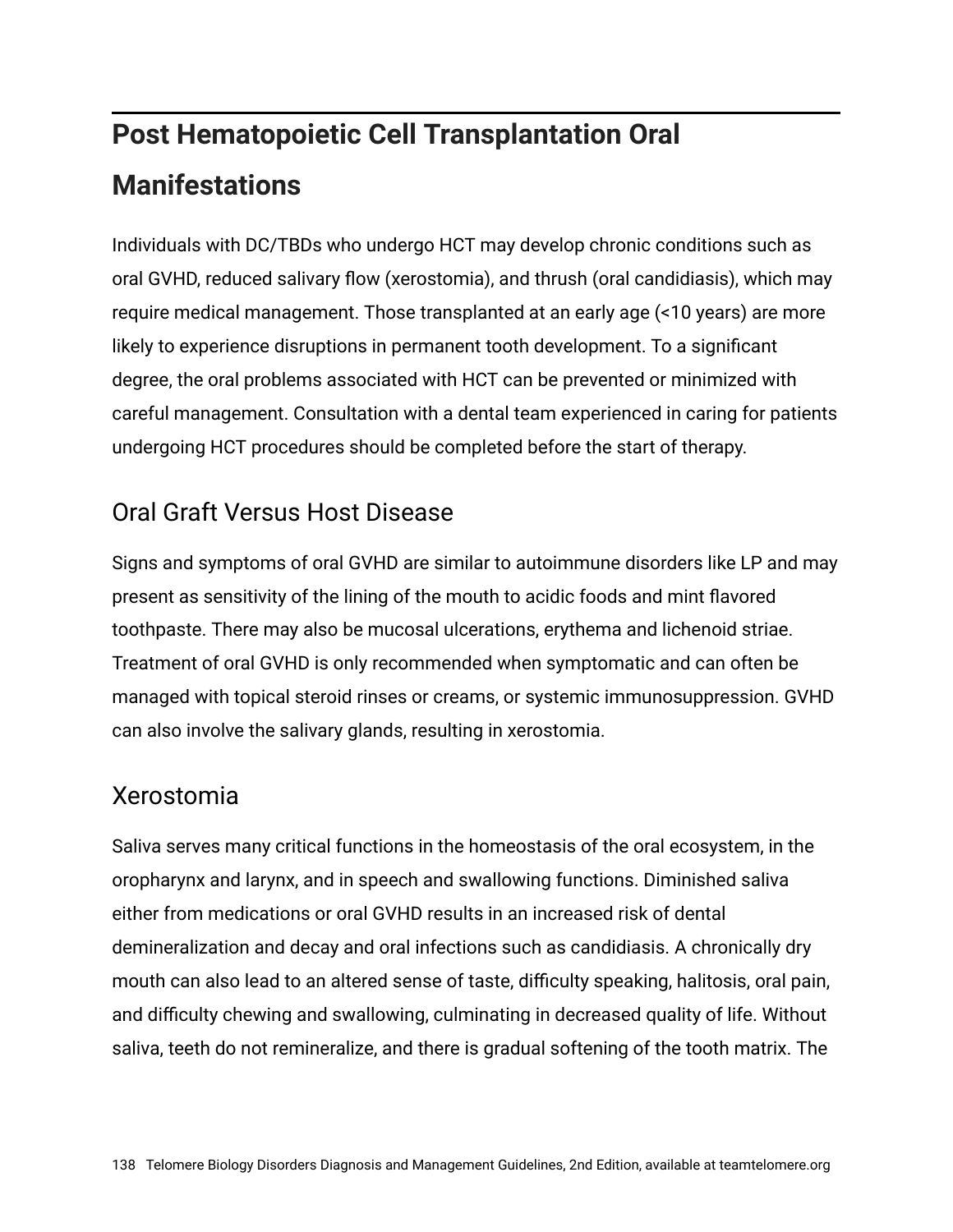teeth bend and dentin may fracture and cavitate, and the coronal structure fractures from the supporting root.

In patients with residual salivary gland function, sugarless gum or lozenges may stimulate salivary secretion. Sugar-free popsicles, plain ice cubes, or ice water may be used to keep the mouth moist. Systemic sialogogues may increase production of natural saliva from functional glands. Medications that may be beneficial in stimulating salivary glands include pilocarpine (Salagen), cevimeline (Evoxac), anethole trithione (Sialor), and bethanechol (Urecholine). Saliva replacements like Oral Balance Gel may offer some relief. There is no ideal substitute for saliva when salivary glands are nonfunctional.

For the prevention of rampant dental demineralization and caries in a xerostomic mouth, patients should apply a 1.1% neutral sodium fluoride gel daily (for at least 5 minutes), using a custom-fitted vinyl tray if possible. This practice should be continued daily as long as the mouth remains dry because of low salivary flow rates. High-potency fluoride brush-on gels and toothpastes may be considered in those who are unable or unwilling to comply with the use of fluoride trays.

To prevent dental damage associated with a lack of saliva, patients with xerostomia should increase oral hygiene efforts and avoid foods and medications (like Nystatin Rinse, Mycelex Oral Troches) with high sugar content.

#### Thrush/Oral Candidiasis

Candida albicans is a yeast-like fungus naturally present in the oral cavity. It may overgrow in xerostomia, when there is disruption of oral bacteria (as caused by systemic antibiotics), or with the use of topical steroids. Infection presents as creamy white plaques on mucosal surfaces and can be wiped off.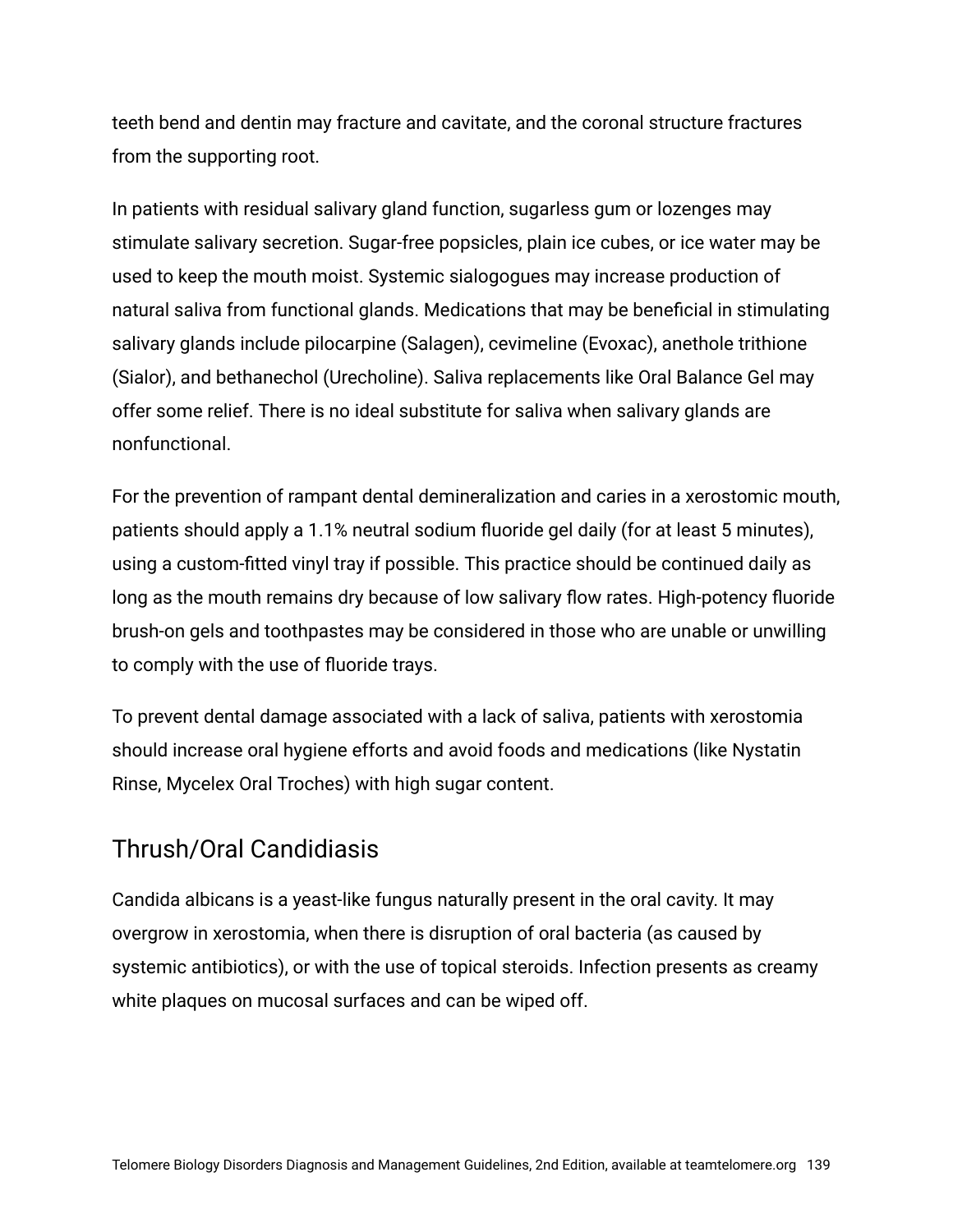Individuals may experience an increase in sensitivity localized to the lining of the mouth. Oral candidiasis may also present as cracking and redness at the angles of the mouth (angular cheilitis).

Topical anti-yeast medications such as nystatin rinse and clotrimazole (Mycelex) oral troches have a high sugar content and should generally be avoided in patients with xerostomia since they can promote tooth decay. Patients using these medications should be warned of the risk and increase oral hygiene efforts accordingly. Amphotericin B (available as a topical suspension [100mg/mL] 1mL up to 4 times daily) and fluconazole are effective systemic antifungals.

#### Tooth Development

Dental abnormalities have been reported among survivors of childhood cancer. These include dental hypoplasia or agenesis, root stunting, and enamel hypoplasia. The severity of the problem is dependent upon the timing of chemotherapy and radiation, with the greatest impact occurring when treatment is between the ages of three and five [48, 49].

# **Clinical Management**

Helping patients understand how cavities develop assists in preventing them.

Having DC/TBDs does not confer genetic susceptibility to developing cavities (caries); rather, dental decay is a multifactorial problem. Diet, oral bacteria (which form plaque), a decrease in the quality and quantity of saliva, and other factors are implicated. It has been shown that dental decay will not develop in the absence of fermentable dietary carbohydrates [50]. All dietary carbohydrates are cariogenic (dental decay causing) to some degree, and this is influenced not only by the composition of carbohydrate-containing foods but by the sequence and frequency with which they are consumed. Sucrose appears to have the greatest cariogenic potential, and its frequency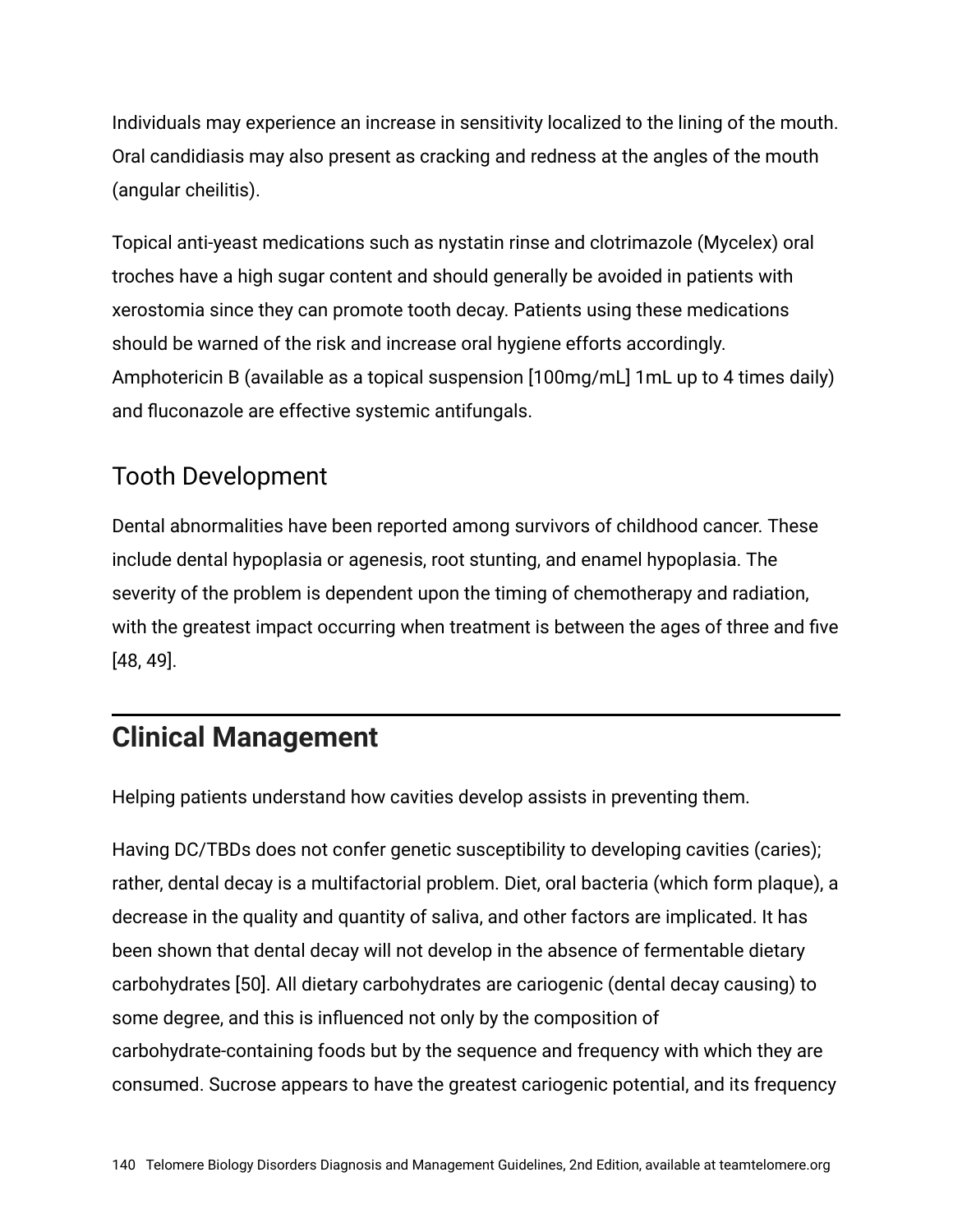of intake is more important than the total amount consumed. Further, solid forms of the sugar are more easily retained on teeth and appear to be more cariogenic than liquid forms.

The lowering of salivary pH (acidification) with the consumption of fruit juices, citric acid in soft drinks, canned pears and apples, for example, can also accelerate demineralization of tooth surfaces [51]. Certain foods appear to be protective. Cheddar cheese, regular milk consumption, and salted peanuts increase oral alkalinity. Cocoa contains substances that inhibit oral acidification. Starchy, fibrous foods require more chewing, and may inhibit the development of dental decay by stimulating saliva and maintaining a more neutral plaque pH. Polyols (sugar alcohols, including the 6- carbon sorbitol and 5-carbon xylitol) are noncariogenic and possibly even anticariogenic, since xylitol is not metabolized by oral bacteria [52, 53].

The composition and rate of saliva flow can impact development of dental decay in several ways. Saliva can act as a buffer, neutralizing bacterial acid byproducts found on tooth surfaces and in carious lesions. The high concentrations of calcium and phosphorus and the low level of fluoride found in saliva may facilitate remineralization of early carious lesions and form caries-resistant surface enamel [54]. Saliva also contains several potentially bacteriostatic agents, including lysozyme, lactoferrin, and secretory immunoglobulins, which may inhibit the metabolism and growth of cariogenic bacteria [55-57].

Reduction in salivary quantity may be a side effect of various medications, including antidepressants, anti-anxiety medications, and antihistamines, or may be a component of post-transplant oral GVHD. Having a dry mouth can accelerate the rate of dental decay and significantly increased oral hygiene efforts are required. Patients should work with their general dentist and hygienist for strategies to prevent dental decay.

Fluoride is the most effective dietary component to exhibit a protective effect against root and surface caries. The mechanism by which it does so is not well understood but is thought to be related to its presence in enamel and dentin, and presumed role in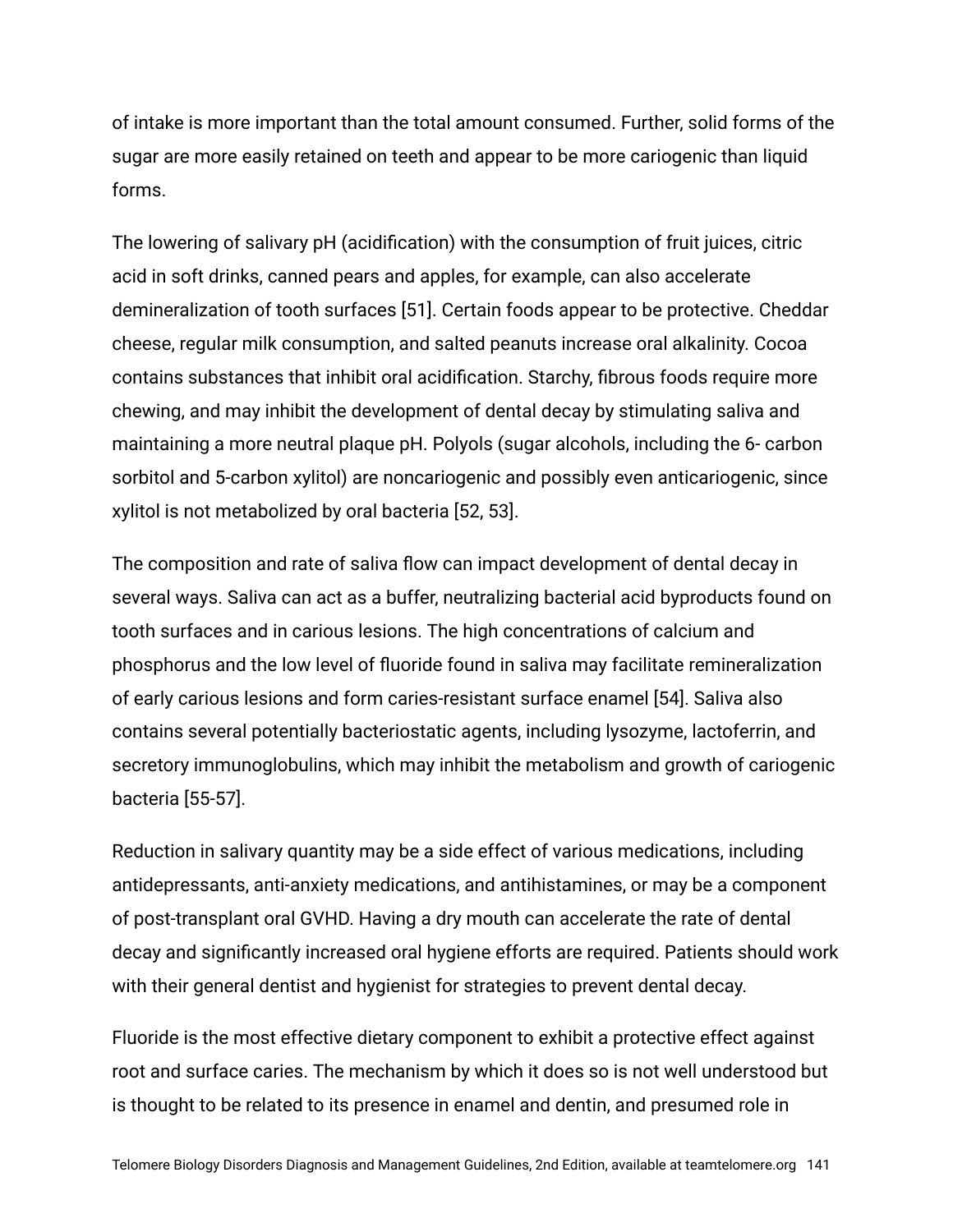promoting remineralization of early demineralized areas of the tooth [58]. By exerting an antimicrobial effect, it suppresses cavity-causing oral bacteria [59].

General hygiene recommendations include brushing teeth two to three times a day with fluoridated toothpaste and flossing once a day at a minimum to help prevent tooth decay. Some dentists recommend using prescription strength fluoride toothpaste or antibacterial mouth rinse to aid in reducing oral disease. Biannual dental checkups and cleanings are recommended to monitor for the presence of oral pathology and prevent the development of significant dental decay and gum disease. Precautions during routine dental treatment may be necessary in the presence of low platelet counts and white blood cell levels.

Access to quality dental care for medically compromised patients may be challenging outside of large urban centers. Regional dental schools offer clinics with multidisciplinary dental specialty practitioners and may provide economical dental treatment or be able to recommend a community dentist.

#### **References**

- 1. Atkinson JC, Harvey KE, Domingo DL, Trujillo MI, Guadagnini JP, Gollins S, Giri N, Hart TC and Alter BP. Oral and dental phenotype of dyskeratosis congenita. *Oral Diseases* 2008;14(5):419-427.
- 2. Sung H, Ferlay J, Siegel RL, et al. Global Cancer Statistics 2020: GLOBOCAN Estimates of Incidence and Mortality Worldwide for 36 Cancers in 185 Countries. *CA Cancer J Clin*. 2021;71(3):209-249.
- 3. American Cancer Society. Facts & Figures 2021. American Cancer Society. Atlanta, GA 2021
- 4. Ragin CC, Taioli E. Survival of squamous cell carcinoma of the head and neck in relation to human papillomavirus infection: review and meta-analysis. *Int J Cancer*. 2007;121(8):1813-1820.
- 5. Ferlay J, Autier P, Boniol M, Heanue M, Colombet M, Boyle P. Estimates of the cancer incidence and mortality in Europe in 2006. *Ann Oncol*. 2007;18(3):581-592.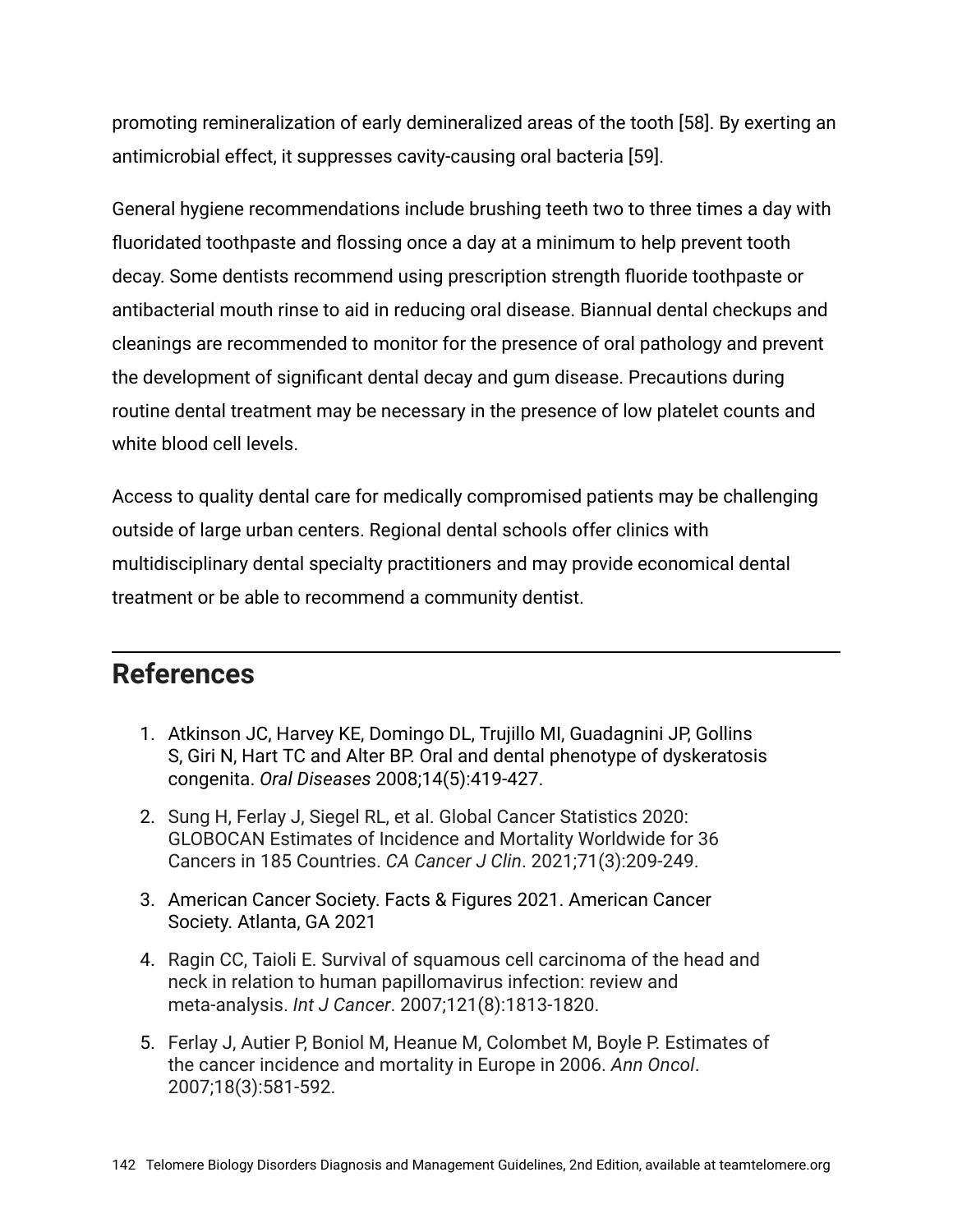- 6. Leemans CR, Braakhuis BJ, Brakenhoff RH. The molecular biology of head and neck cancer. *Nat Rev Cancer*. 2011;11(1):9-22.
- 7. Axéll T. Occurrence of leukoplakia and some other oral white lesions among 20,333 adult Swedish people. *Community Dent Oral Epidemiol*. 1987;15(1):46-51.
- 8. Bouquot JE, Gorlin RJ. Leukoplakia, lichen planus, and other oral keratoses in 23,616 white Americans over the age of 35 years. *Oral Surg Oral Med Oral Pathol*. 1986;61(4):373-381.
- 9. Ikeda N, Ishii T, Iida S, Kawai T. Epidemiological study of oral leukoplakia based on mass screening for oral mucosal diseases in a selected Japanese population. *Community Dent Oral Epidemiol*. 1991;19(3):160-163.
- 10.Reichart PA, Kohn H. Prevalence of oral leukoplakia in 1000 Berliners. *Oral Dis*. 1996;2(4):291-294. doi:10.1111/j.1601-
- 11.Lind PO. Malignant transformation in oral leukoplakia. *Scand J Dent Res*. 1987;95(6):449-455.
- 12.Schepman KP, van der Meij EH, Smeele LE, van der Waal I. Malignant transformation of oral leukoplakia: a follow-up study of a hospital-based population of 166 patients with oral leukoplakia from The Netherlands. *Oral Oncol*. 1998;34(4):270-275.
- 13.Silverman S Jr, Gorsky M, Lozada F. Oral leukoplakia and malignant transformation. A follow-up study of 257 patients. *Cancer*. 1984;53(3):563-568.
- 14.Alter BP, Giri N, Savage SA, Rosenberg PS. Cancer in the National Cancer Institute inherited bone marrow failure syndrome cohort after fifteen years of follow-up. *Haematologica*. 2018;103(1):30-39.
- 15.Warnakulasuriya S. Lack of molecular markers to predict malignant potential of oral precancer. *J Pathol*. 2000;190(4):407-409.
- 16.Zhang L, Cheung KJ Jr, Lam WL, et al. Increased genetic damage in oral leukoplakia from high risk sites: potential impact on staging and clinical management. *Cancer*. 2001;91(11):2148-2155.
- 17.Chaturvedi AK, Udaltsova N, Engels EA, Katzel JA, Yanik EL, Katki HA, Lingen MW, Silverberg MJ. Oral Leukoplakia and Risk of Progression to Oral Cancer: A Population-Based Cohort Study. *J Natl Cancer Inst*. 2020 Oct 1;112(10):1047-1054.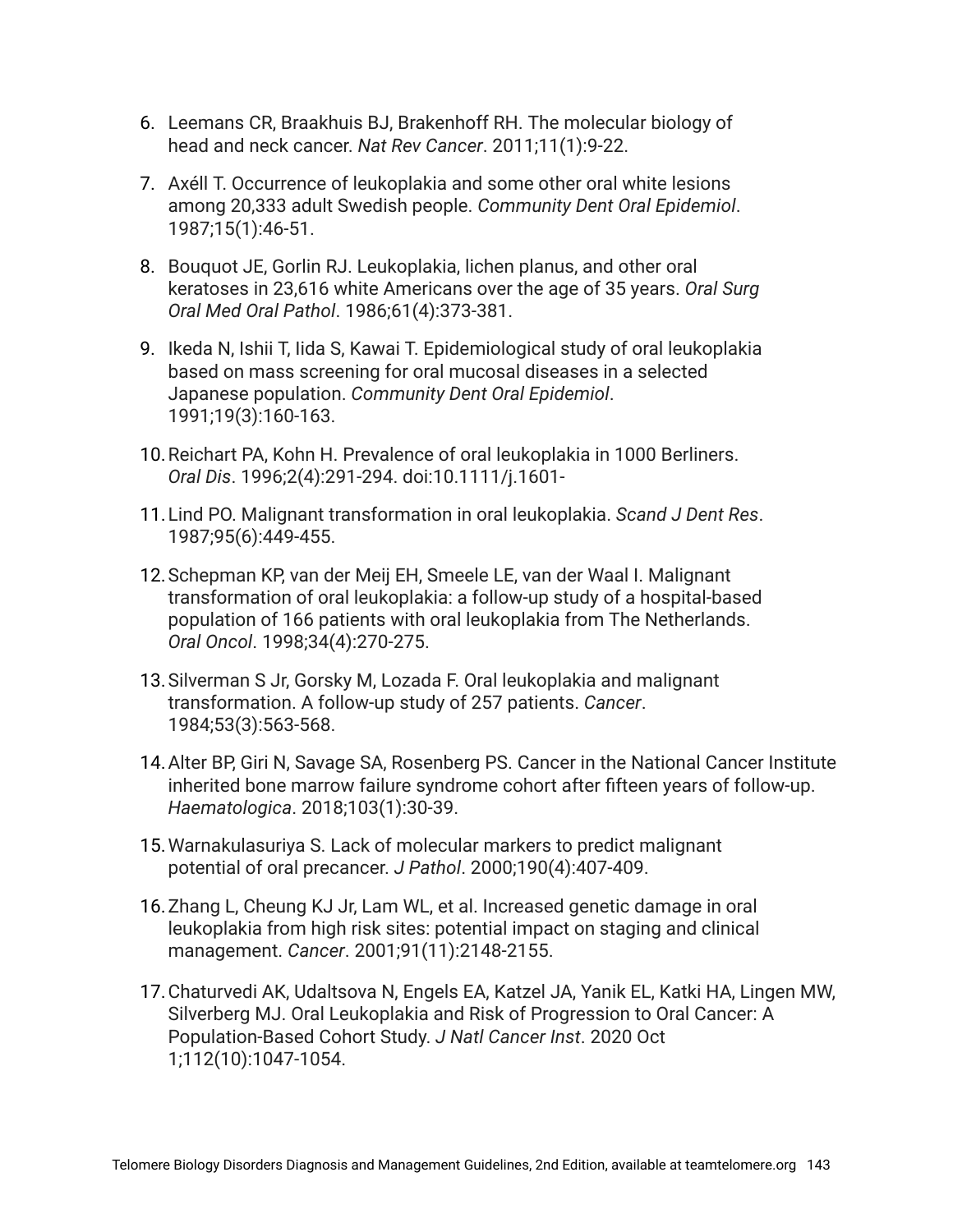- 18.Rosin MP, Lam WL, Poh C, et al. 3p14 and 9p21 loss is a simple tool for predicting second oral malignancy at previously treated oral cancer sites. *Cancer Res*. 2002;62(22):6447-6450.
- 19.Zhang L, Poh CF, Williams M, et al. Loss of heterozygosity (LOH) profiles--validated risk predictors for progression to oral cancer. *Cancer Prev Res (Phila)*. 2012;5(9):1081-1089.
- 20.Balkwill F, Mantovani A. Inflammation and cancer: back to Virchow? *Lancet*. 2001;357(9255):539-545.
- 21.Koetz K, Bryl E, Spickschen K, O'Fallon WM, Goronzy JJ, Weyand CM. T cell homeostasis in patients with rheumatoid arthritis. *Proc Natl Acad Sci U S A*. 2000;97(16):9203-9208.
- 22.Wentzensen IM, Mirabello L, Pfeiffer RM, Savage SA. The association of telomere length and cancer: a meta-analysis. *Cancer Epidemiol Biomarkers Prev*. 2011;20(6):1238-1250.
- 23.Rodríguez-Núñez I, Blanco-Carrión A, García AG, Rey JG. Peripheral T-cell subsets in patients with reticular and atrophic-erosive oral lichen planus. *Oral Surg Oral Med Oral Pathol Oral Radiol Endod*. 2001;91(2):180-188.
- 24.McCartan BE, Healy CM. The reported prevalence of oral lichen planus: a review and critique. *J Oral Pathol Med*. 2008;37(8):447-453.
- 25.Carrozzo M, Gandolfo S. The management of oral lichen planus. *Oral Dis*. 1999;5(3):196-205.
- 26.Eisen D. The clinical features, malignant potential, and systemic associations of oral lichen planus: a study of 723 patients. *J Am Acad Dermatol*. 2002;46(2):207-214.
- 27.Gandolfo S, Richiardi L, Carrozzo M, et al. Risk of oral squamous cell carcinoma in 402 patients with oral lichen planus: a follow-up study in an Italian population. *Oral Oncol*. 2004;40(1):77-83.
- 28.Holmstrup P, Thorn JJ, Rindum J, Pindborg JJ. Malignant development of lichen planus-affected oral mucosa. *J Oral Pathol*. 1988;17(5):219-225.
- 29.Lo Muzio L, Mignogna MD, Favia G, Procaccini M, Testa NF, Bucci E. The possible association between oral lichen planus and oral squamous cell carcinoma: a clinical evaluation on 14 cases and a review of the literature. *Oral Oncol*. 1998;34(4):239-246.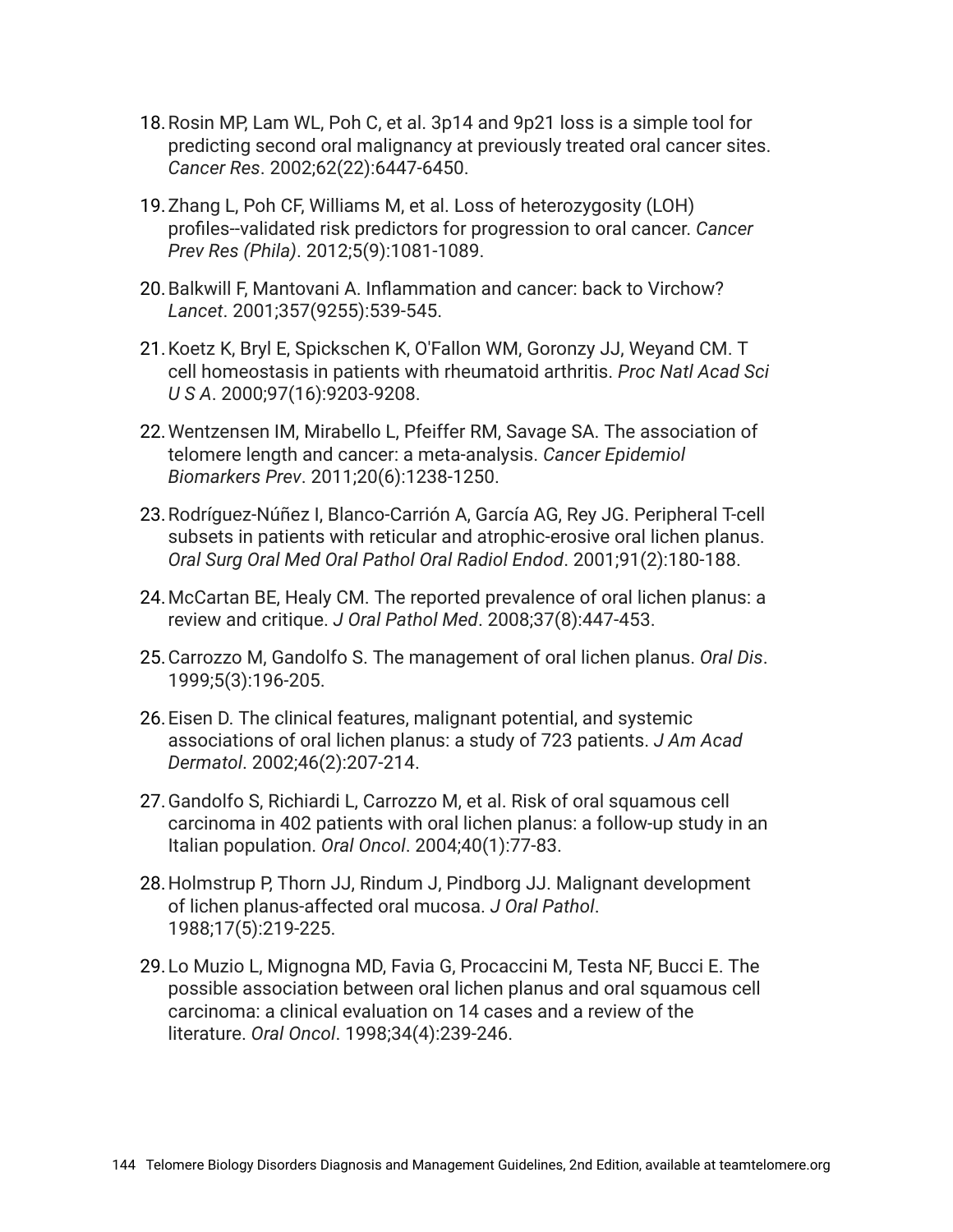- 30.Silverman S Jr, Gorsky M, Lozada-Nur F. A prospective follow-up study of 570 patients with oral lichen planus: persistence, remission, and malignant association. *Oral Surg Oral Med Oral Pathol*. 1985;60(1):30-34.
- 31.Cooper SM, Wojnarowska F. Influence of treatment of erosive lichen planus of the vulva on its prognosis. *Arch Dermatol*. 2006;142(3):289-294.
- 32.Lewis FM, Harrington CI. Squamous cell carcinoma arising in vulval lichen planus. *Br J Dermatol*. 1994;131(5):703-705.
- 33.Bain L, Geronemus R. The association of lichen planus of the penis with squamous cell carcinoma in situ and with verrucous squamous carcinoma. *J Dermatol Surg Oncol*. 1989;15(4):413-417.
- 34.Leal-Khouri S, Hruza GJ. Squamous cell carcinoma developing within lichen planus of the penis. Treatment with Mohs micrographic surgery. *J Dermatol Surg Oncol*. 1994;20(4):272-276.
- 35.Zhang L, Williams M, Poh CF, et al. Toluidine blue staining identifies high-risk primary oral premalignant lesions with poor outcome. *Cancer Res*. 2005;65(17):8017-8021.
- 36.Patton LL, Epstein JB, Kerr AR. Adjunctive techniques for oral cancer examination and lesion diagnosis: a systematic review of the literature. *J Am Dent Assoc*. 2008;139(7):896-994.
- 37.Su WW, Yen AM, Chiu SY, Chen TH. A community-based RCT for oral cancer screening with toluidine blue. *J Dent Res*. 2010;89(9):933-937.
- 38.Epstein JB, Oakley C, Millner A, Emerton S, van der Meij E, Le N. The utility of toluidine blue application as a diagnostic aid in patients previously treated for upper oropharyngeal carcinoma. *Oral Surg Oral Med Oral Pathol Oral Radiol Endod*. 1997;83(5):537-547.
- 39.Epstein JB, Feldman R, Dolor RJ, Porter SR. The utility of tolonium chloride rinse in the diagnosis of recurrent or second primary cancers in patients with prior upper aerodigestive tract cancer. *Head Neck*. 2003;25(11):911-921.
- 40.Onofre MA, Sposto MR, Navarro CM. Reliability of toluidine blue application in the detection of oral epithelial dysplasia and in situ and invasive squamous cell carcinomas. *Oral Surg Oral Med Oral Pathol Oral Radiol Endod*. 2001;91(5):535-540.
- 41.Portugal LG, Wilson KM, Biddinger PW, Gluckman JL. The role of toluidine blue in assessing margin status after resection of squamous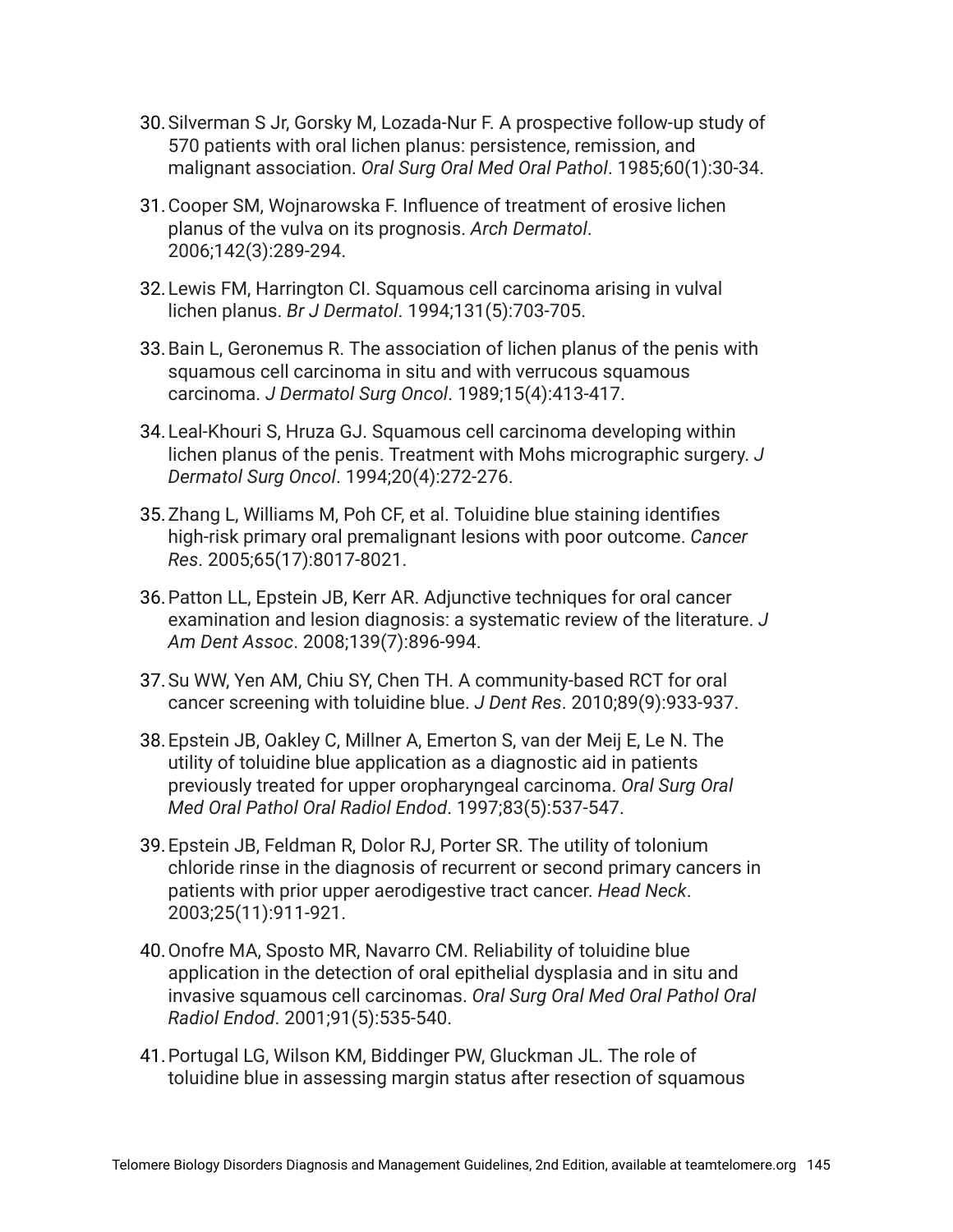cell carcinomas of the upper aerodigestive tract. *Arch Otolaryngol Head Neck Surg*. 1996;122(5):517-519.

- 42.Kerawala CJ, Beale V, Reed M, Martin IC. The role of vital tissue staining in the marginal control of oral squamous cell carcinoma. *Int J Oral Maxillofac Surg*. 2000;29(1):32-35.
- 43.Epstein JB, Zhang L, Poh C, Nakamura H, Berean K, Rosin M. Increased allelic loss in toluidine blue-positive oral premalignant lesions. *Oral Surg Oral Med Oral Pathol Oral Radiol Endod*. 2003;95(1):45-50.
- 44.Poh CF, Ng SP, Williams PM, et al. Direct fluorescence visualization of clinically occult high-risk oral premalignant disease using a simple hand-held device. *Head Neck*. 2007;29(1):71-76.
- 45.Poh CF, MacAulay CE, Zhang L, Rosin MP. Tracing the "at-risk" oral mucosa field with autofluorescence: steps toward clinical impact. *Cancer Prev Res (Phila)*. 2009;2(5):401-404.
- 46.Hölttä P, Nyström M, Evälahti M, Alaluusua S. Root-crown ratios of permanent teeth in a healthy Finnish population assessed from panoramic radiographs. *Eur J Orthod*. 2004;26(5):491-497.
- 47.Manjunatha BS, Kumar Kovvuru S. Taurodontism –A Review on its etiology, prevalence and clinical considerations *J Clin Exp Dent.* 2010;2(4):187- 90.
- 48.Gawade PL, Hudson MM, Kaste SC, et al. A systematic review of dental late effects in survivors of childhood cancer. *Pediatr Blood Cancer*. 2014;61(3):407-416.
- 49.Effinger KE, Migliorati CA, Hudson MM, et al. Oral and dental late effects in survivors of childhood cancer: a Children's Oncology Group report. *Support Care Cancer*. 2014;22(7):2009-2019.
- 50.Brown AT. The role of dietary carbohydrates in plaque formation and oral disease. *Nutr Rev*. 1975;33(12):353-361.
- 51.Shaw JH. Causes and control of dental caries. *N Engl J Med*. 1987;317(16):996-1004.
- 52.Scheinin A. Caries control through the use of sugar substitutes. *Int Dent J*. 1976;26(1):4-13.
- 53.Scheinin A, Mäkinen KK, Ylitalo K. Turku sugar studies. I. An intermediate report on the effect of sucrose, fructose and xylitol diets on the caries incidence in man. *Acta Odontol Scand*. 1974;32(6):383-412.